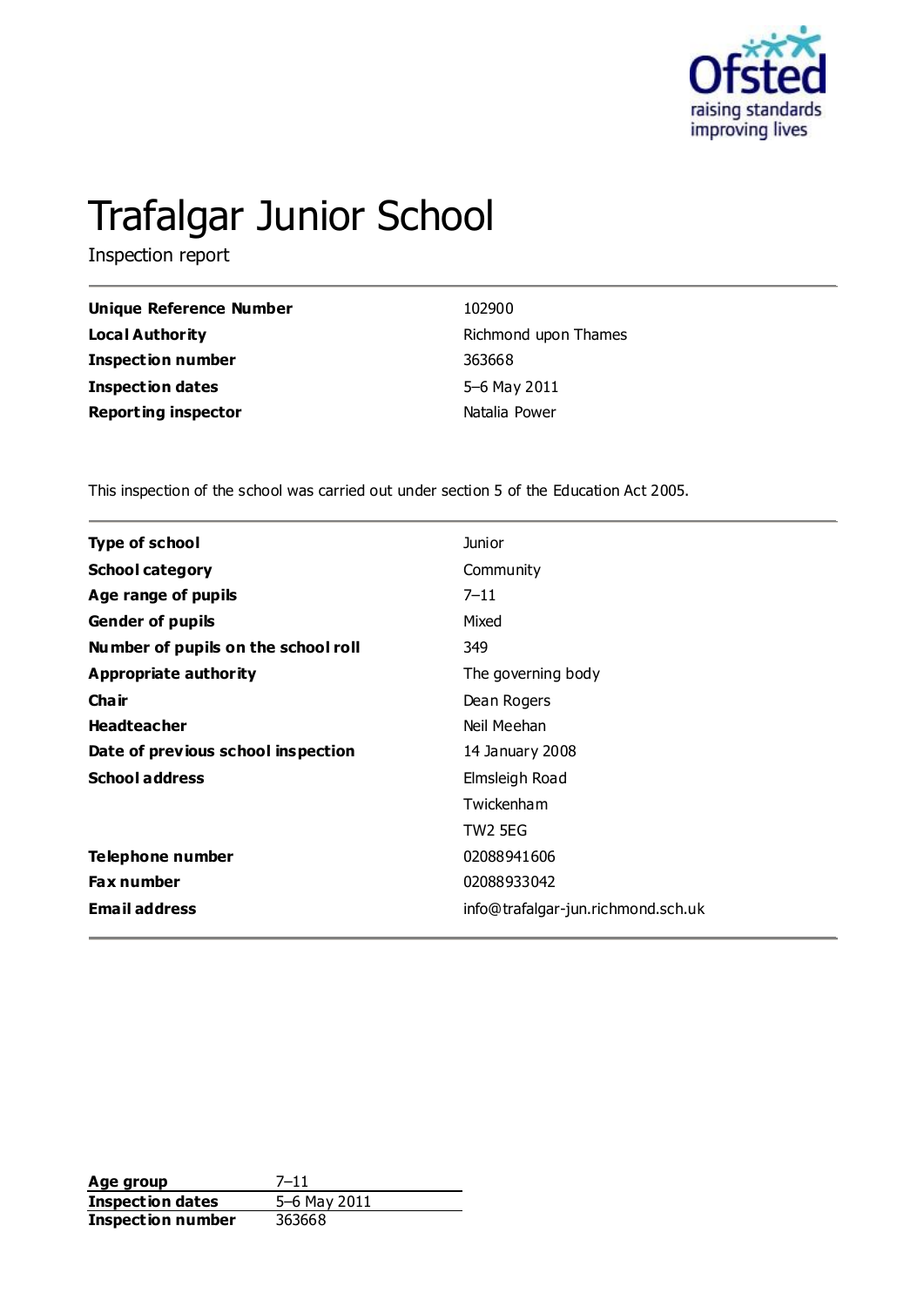The Office for Standards in Education, Children's Services and Skills (Ofsted) regulates and inspects to achieve excellence in the care of children and young people, and in education and skills for learners of all ages. It regulates and inspects childcare and children's social care, and inspects the Children and Family Court Advisory Support Service (Cafcass), schools, colleges, initial teacher training, work-based learning and skills training, adult and community learning, and education and training in prisons and other secure establishments. It assesses council children's services, and inspects services for looked after children, safeguarding and child protection.

Further copies of this report are obtainable from the school. Under the Education Act 2005, the school must provide a copy of this report free of charge to certain categories of people. A charge not exceeding the full cost of reproduction may be made for any other copies supplied.

If you would like a copy of this document in a different format, such as large print or Braille, please telephone 0300 123 4234, or email **[enquiries@ofsted.gov.uk](mailto:enquiries@ofsted.gov.uk)**.

You may copy all or parts of this document for non-commercial educational purposes, as long as you give details of the source and date of publication and do not alter the documentation in any way.

To receive regular email alerts about new publications, including survey reports and school inspection reports, please visit our website and go to 'Subscribe'.

Royal Exchange Buildings St Ann's Square Manchester M2 7LA T: 0300 123 4234 Textphone: 0161 618 8524 E: **[enquiries@ofsted.gov.uk](mailto:enquiries@ofsted.gov.uk)**

W: **[www.ofsted.gov.uk](http://www.ofsted.gov.uk/)**

© Crown copyright 2011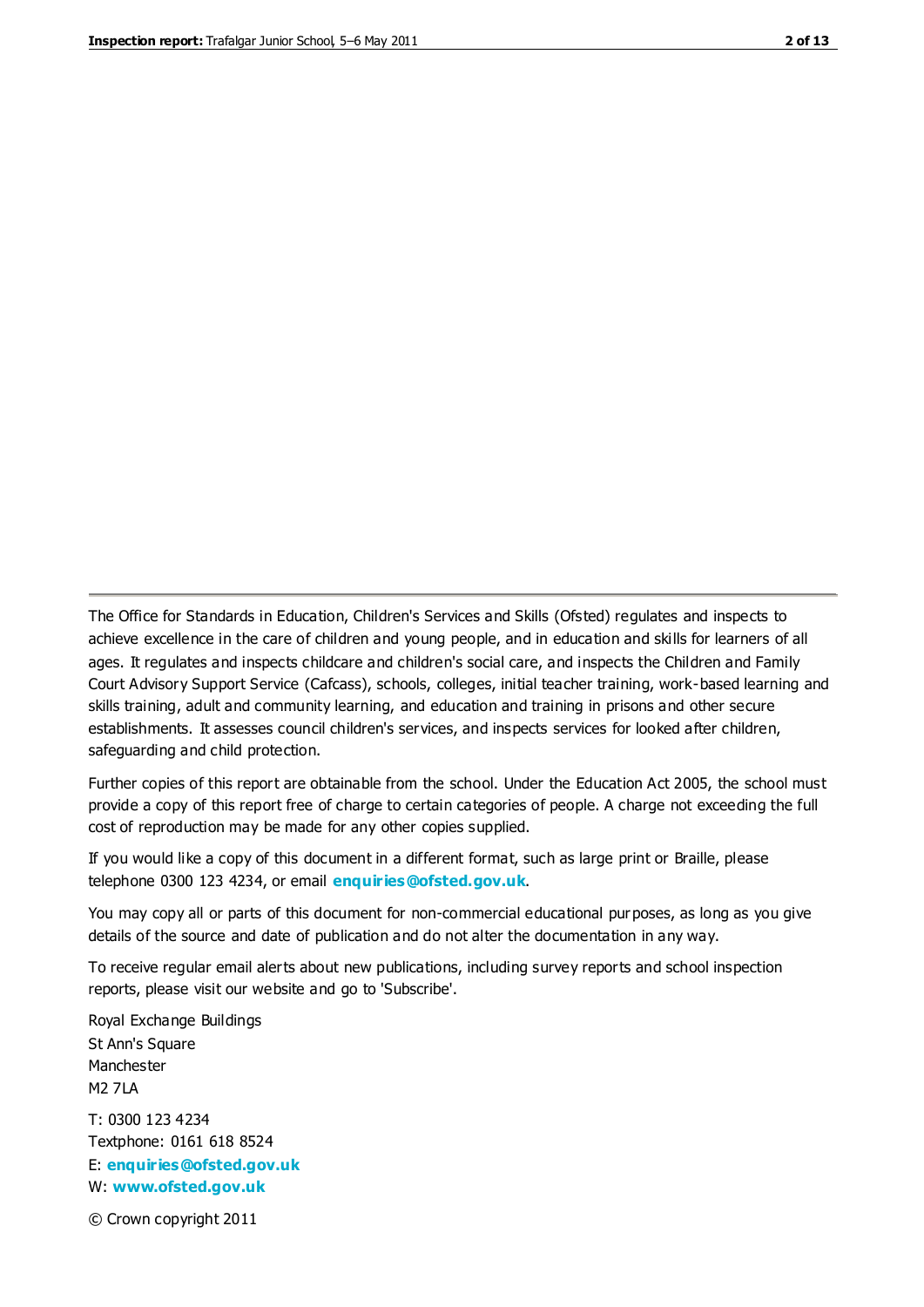# **Introduction**

This inspection was carried out by three additional inspectors. The inspectors observed teaching and learning in 24 lessons, taught by 12 different teachers, and talked to parents and carers, members of the governing body, staff and pupils. They observed the school's work, and looked in particular at its self-evaluation documents and plans for improvement, the data collected on pupils' progress, safeguarding information and the minutes of governing body meetings. They considered the responses in 96 questionnaires that had been returned by parents and carers.

The inspection team reviewed many aspects of the school's work. It looked in detail at a number of key areas.

- What is the quality of the teaching, and how effective are leaders and managers in ensuring its consistency across the school?
- $\blacksquare$  How does the school meet the needs of all pupils, particularly the more able and those with special educational needs and/or disabilities? How effective are the steps taken by the school to improve pupils' attainment in writing?

## **Information about the school**

This three-form entry school is larger than average. The proportion of pupils who are known to be eligible for free school meals is lower than usual. Two out of three pupils are from White British backgrounds, and the remainder come from a wide range of heritages. Currently, around a quarter of pupils speak English as an additional language, and none is at an early stage of learning the language. The proportion of pupils who have special educational needs and/or disabilities is lower than average. The school has gained a number of awards, including Artsmark Gold.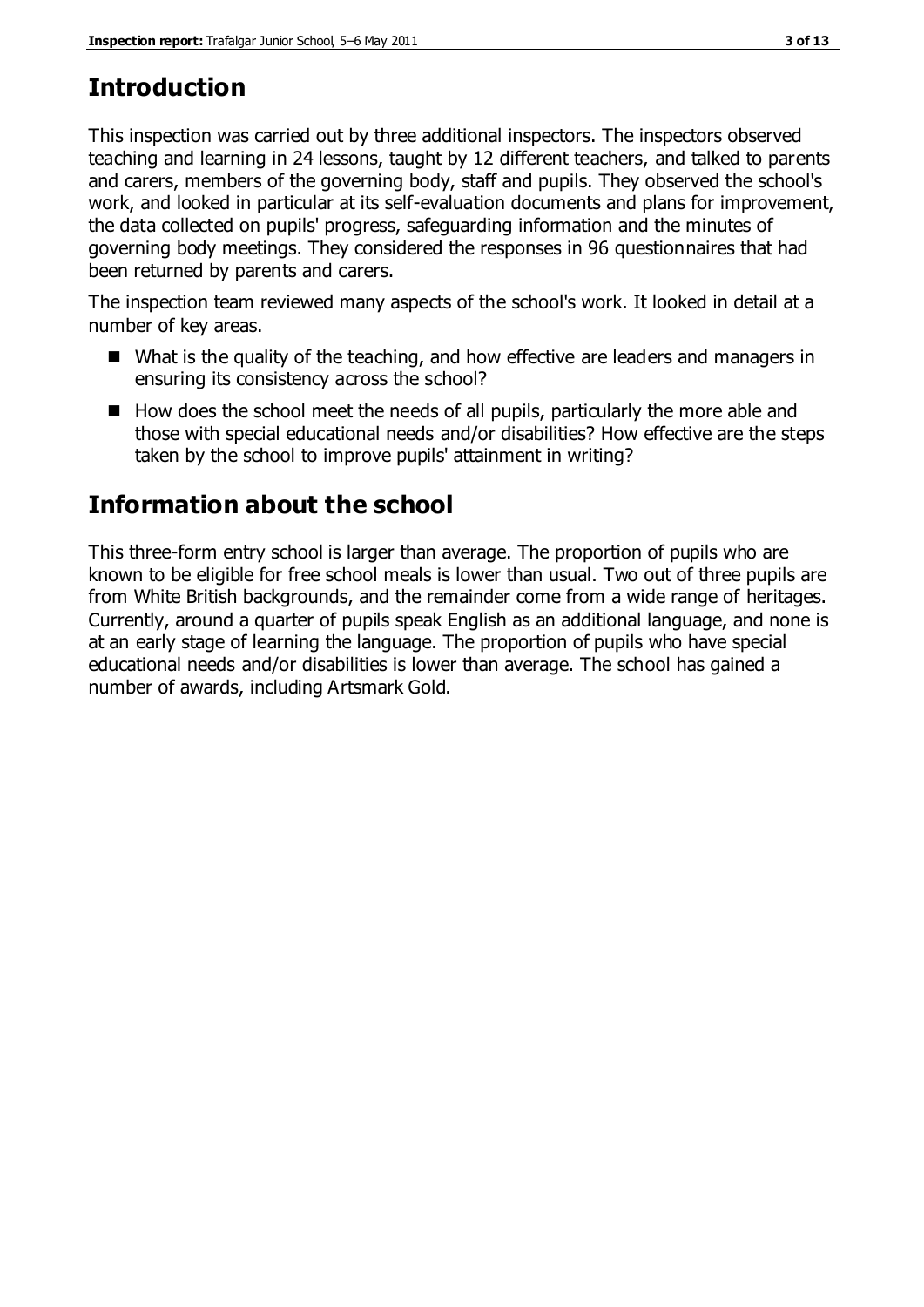## **Inspection judgements**

| Overall effectiveness: how good is the school?  |  |
|-------------------------------------------------|--|
| The school's capacity for sustained improvement |  |

#### **Main findings**

- This is a satisfactory school where the pupils are happy and well cared for. Pupils told inspectors that the school is a friendly place, and one parent commented, 'There is a "feel-good" factor here.' In this safe and caring environment, pupils develop good personal qualities and behave well. They are friendly and polite to visitors, and enjoy taking responsibility within the school.
- Examples of good teaching were seen during the inspection, but, overall, teaching and learning are satisfactory. Pupils' enjoyment is greatest when their involvement in their learning is most active. In some lessons, the pace of learning is too slow, and pupils are sometimes passive learners. The classroom observations made by leaders and managers are not always frequent or rigorous enough to ensure that teaching is good at all times.
- There are too few opportunities for pupils to develop fluency in writing in a range of topics across the curriculum. Marking does not always show pupils clearly enough what they need to do to improve.
- Leaders and managers have improved assessment systems to ensure that the progress of each pupil is carefully tracked and analysed. However, they do not always check that the information provided to teachers is used sufficiently accurately in the classroom to ensure that pupils, including the more able and those with special educational needs and/or disabilities, are always given work tailored to their needs.
- Leaders and managers have a broadly accurate understanding of the areas where the school needs to develop. They have improved the school in a number of ways. For example, links between home and school are now stronger than at the time of the previous inspection, and pupils make a greater contribution to school improvement. The school's plans for the future cover the right areas, but sometimes lack sufficient detail, for example on improving writing throughout the school. These factors show that overall the school has a satisfactory capacity for sustained improvement.

Up to 40% of the schools whose overall effectiveness is judged satisfactory may receive a monitoring visit by an Ofsted inspector before their next section 5 inspection.

## **What does the school need to do to improve further?**

■ Accelerate the rate of pupils' learning and raise the quality of teaching to at least good overall by: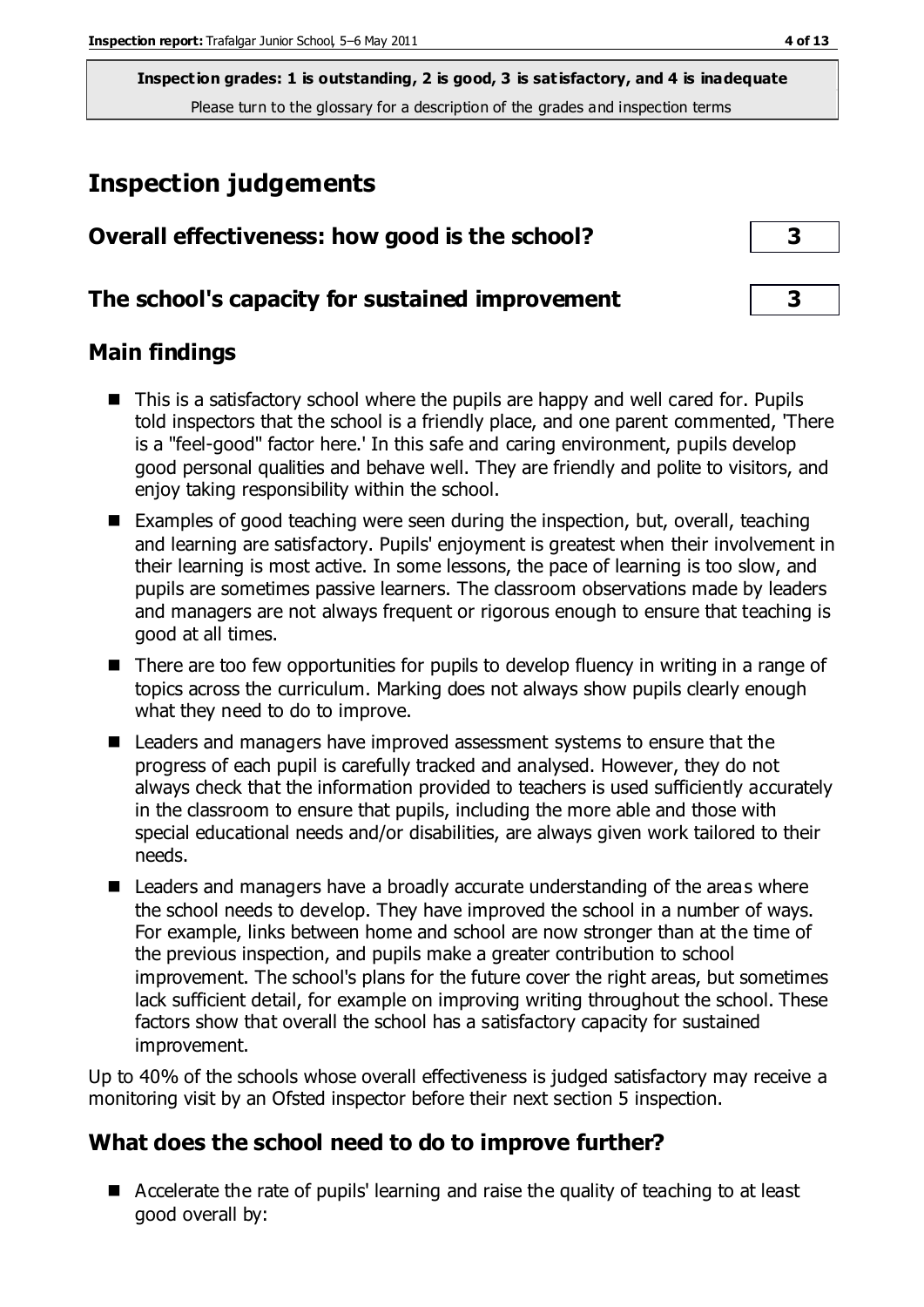- ? improving the pace of learning in lessons, with more opportunities for pupils to take responsibility for their own learning ?
- ensuring that the school's tracking of pupils' progress is used more effectively in the classroom to enable all pupils, including the more able and those with special educational needs and/or disabilities, to receive appropriate support and work that is tailored more accurately to their needs ?
- implementing a programme of rigorous and frequent classroom observations to ensure consistency of both learning and teaching
- ? improving the consistency and quality of marking, to ensure that all pupils understand how well they are doing and what they need to do to improve.
- ? Ensure that pupils make consistently good progress in writing by providing as many opportunities as possible to develop their writing skills in a range of topics.

#### **Outcomes for individuals and groups of pupils 3**

Pupils show their enjoyment of school through their above-average attendance, and report that they are happy at school. Pupils' starting points vary, but are broadly average. Their progress at school is satisfactory, and their attainment on leaving is broadly in line with the national averages ? a little stronger in reading and mathematics, but a little weaker in writing. Overall, their achievement is satisfactory. Pupils with special educational needs and/or disabilities and those who speak English as an additional language, make satisfactory progress in line with others. A scrutiny of pupils' work throughout the school shows that teachers do not always tailor work accurately to the capabilities of pupils, so that the more able sometimes receive work with too little challenge, while others find the work too difficult. Where lessons engage pupils and provide them with opportunities to take responsibility for their own learning, they make faster progress than in other lessons where they are passive learners. For example, in one lively Year 3 lesson, pupils reviewed computer animations which they and their classmates had programmed in an information and communication technology lesson. They relished the opportunity to assess their own and their fellow-pupils' work. The lesson provided exciting opportunities for pupils to sharpen their analytical skills and their ability to explain their views to others. All too often, however, lessons do not fully exploit the pupils' natural curiosity, and in these cases they make slower progress.

Pupils are friendly, confident and polite to visitors. They understand the importance of exercise and diet, and those in the 'healthy eating committee' are able to explain to other pupils which foods are healthy and which are not. They feel safe in school and are confident that any instances where pupils are unkind to one another will be quickly dealt with, once reported to the teachers. Behaviour is good, and pupils are considerate to one another when sharing the somewhat cramped playground. This reflects their good spiritual, moral, social and cultural development. Pupils make a good contribution to the school and the wider community. For example, the school council has responsibilities for improving playground equipment, and junior safety officers alert the school to possible hazards. Pupils acquire satisfactory basic skills in literacy, numeracy and information and communication technology, and this prepares them adequately for the next stage of their education.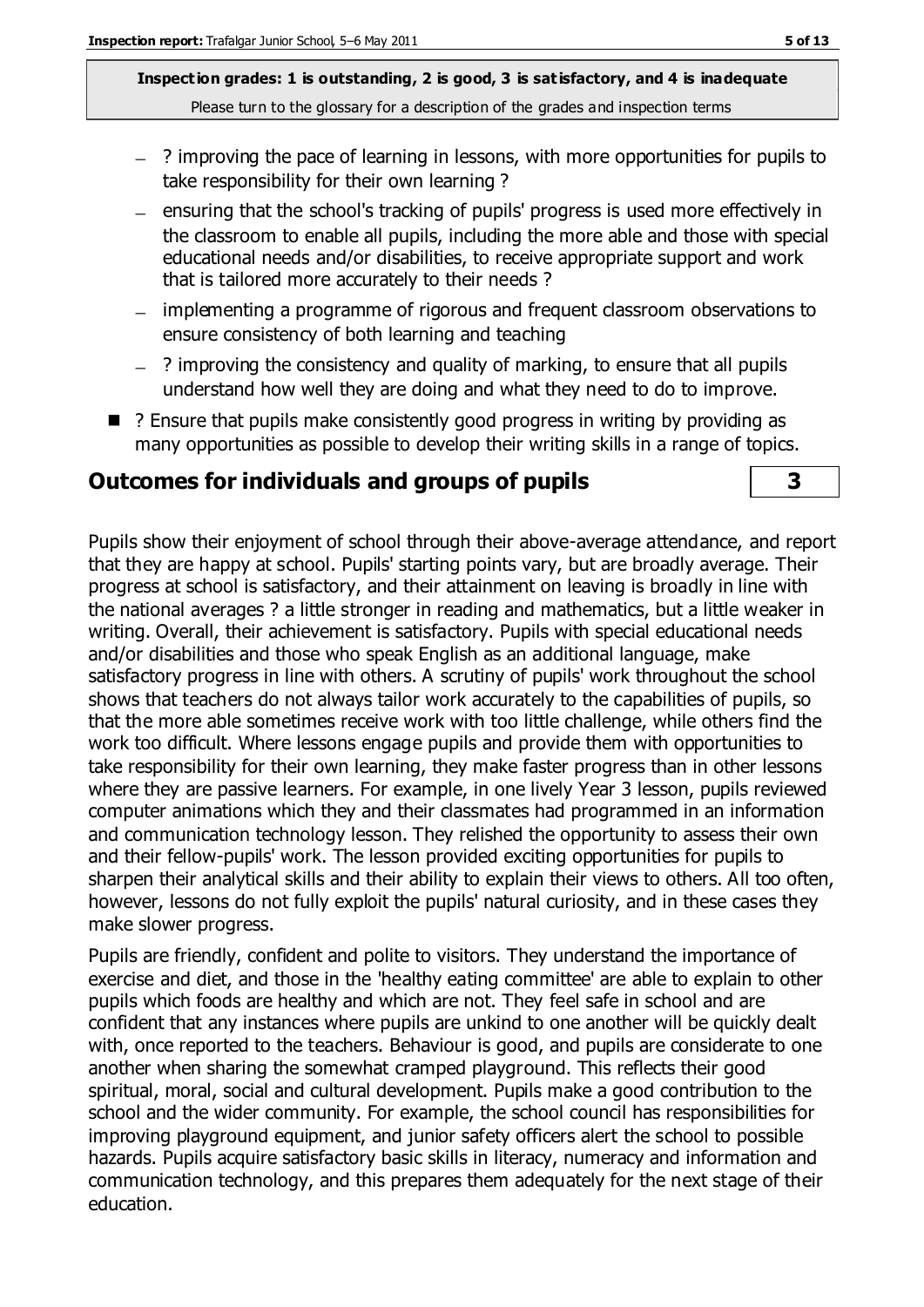# **Inspection grades: 1 is outstanding, 2 is good, 3 is satisfactory, and 4 is inadequate**

Please turn to the glossary for a description of the grades and inspection terms

#### These are the grades for pupils' outcomes

| Pupils' achievement and the extent to which they enjoy their learning                                                     |                |
|---------------------------------------------------------------------------------------------------------------------------|----------------|
| Taking into account:<br>Pupils' attainment <sup>1</sup>                                                                   | 3              |
| The quality of pupils' learning and their progress                                                                        | 3              |
| The quality of learning for pupils with special educational needs and/or disabilities<br>and their progress               |                |
| The extent to which pupils feel safe                                                                                      | $\mathbf{2}$   |
| Pupils' behaviour                                                                                                         | 2              |
| The extent to which pupils adopt healthy lifestyles                                                                       | 2              |
| The extent to which pupils contribute to the school and wider community                                                   | $\overline{2}$ |
| The extent to which pupils develop workplace and other skills that will contribute to<br>their future economic well-being |                |
| Taking into account:<br>Pupils' attendance <sup>1</sup>                                                                   |                |
| The extent of pupils' spiritual, moral, social and cultural development                                                   | $\overline{2}$ |

<sup>1</sup> The grades for attainment and attendance are: 1 is high; 2 is above average; 3 is broadly average; and 4 is low

#### **How effective is the provision?**

Teachers are popular with the pupils, and one pupil told an inspector, 'Teachers understand if you find anything hard, and they help you to understand.' In the best lessons, teachers set a brisk pace and use challenging tasks to stimulate pupils to think for themselves. For example, in one Year 5 English lesson, pupils were busily engaged in sampling various food products and studying the packaging, in order to prepare for marketing their own product. Their learning was rapid because they were all engaged in discovering facts for themselves, rather than being told. The work was organised in such a way that each group of pupils, whatever their needs, had a good level of challenge. However, this is not the case in every lesson, and teachers do not always use the assessment information about pupils' current attainment to provide them with tasks with the level of challenge that best fits their needs. Sometimes, pupils spend too long passively listening to the teacher, and in these cases the helpful teaching assistants are underused and pupils sometimes become restless. The quality of marking varies from class to class and from subject to subject, and this means that pupils are not always clear about how well they are doing and what they need to do to improve their work.

Activities to enrich the basic curriculum are interesting and wide-ranging. The variety of clubs, trips and visits to places of interest is appreciated by the pupils and important in broadening their horizons. The good quality enrichment activities have resulted in the school gaining the Artsmark Gold award. The curriculum has a sound focus on the basic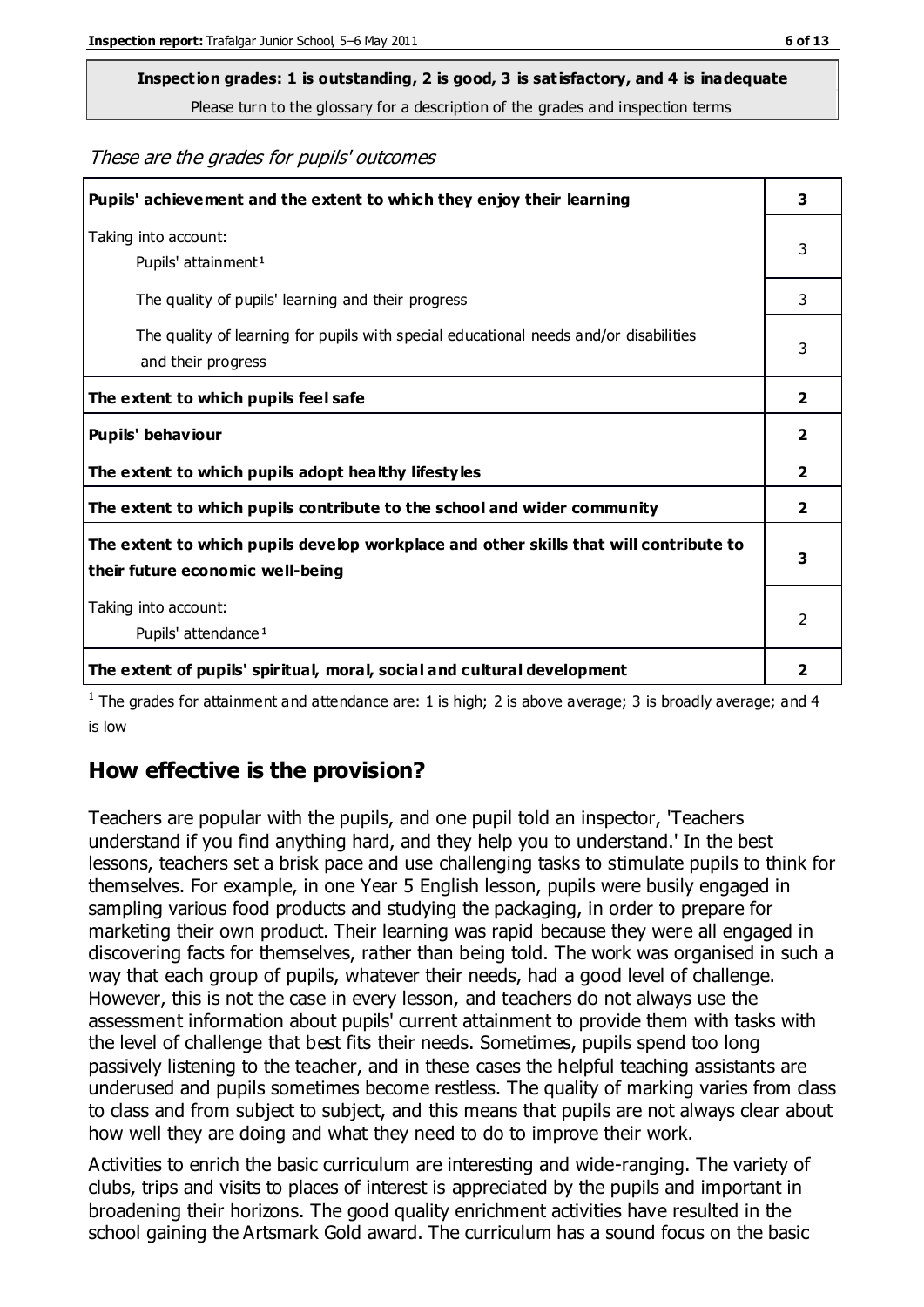skills, but does not always provide all pupils with sufficiently challenging tasks, particularly in writing. Pupils produce good writing in history, and this shows how much they enjoy tackling challenging work and writing at length, when they are given the opportunity. However, in other subjects, opportunities are often missed for extended writing on topics across the curriculum.

Pupils are cared for well and given good support. The needs of vulnerable children are known and these children are given very good support. Pupils with special educational needs and/or disabilities are looked after well and provided with support in lessons and in focus groups. Good links with the neighbouring infant school and with a range of secondary schools ensure that transition arrangements are good at each stage of the pupils' education. The parent of two pupils, one currently in the school and one who recently left, commented, 'The values my older child learned at Trafalgar helped him a lot when he moved to secondary school.'

These are the grades for the quality of provision

| The quality of teaching                                                                                    |  |
|------------------------------------------------------------------------------------------------------------|--|
| Taking into account:<br>The use of assessment to support learning                                          |  |
| The extent to which the curriculum meets pupils' needs, including, where relevant,<br>through partnerships |  |
| The effectiveness of care, guidance and support                                                            |  |

## **How effective are leadership and management?**

The headteacher has created a cohesive team and a happy school. The ambition of leaders and managers to improve the school is satisfactory. They understand their school and their plans for the future identify how they want the school to improve, although some lack detail. Leaders and managers have a programme of lesson observations, rightly focused on what pupils are learning. However, their visits are not frequent enough, and their evaluation of the quality of teaching and learning tends to be overgenerous. The governing body has a broadly accurate understanding of the school's strengths and weaknesses, and governors are fully involved in the life of the school. However, they do not always hold the school to account sufficiently, particularly in relation to pupils' attainment and progress.

Leaders and managers promote equality of opportunity and tackle discrimination adequately, ensuring that all pupils make satisfactory progress overall. Pupils respect one another, and pupils from all backgrounds get on well with one another, because discrimination is not tolerated. The school's safeguarding procedures are effective, and its vetting procedures of adults who work with children are consistent and kept up to date. Staff receive regular training, and the child protection arrangements are frequently updated. The school's promotion of community cohesion is satisfactory. Leaders and managers have created a cohesive school with a strong sense of its history and importance in the local community. They have fostered good local links, for example with neighbouring schools, which give pupils good musical and artistic opportunities. As yet,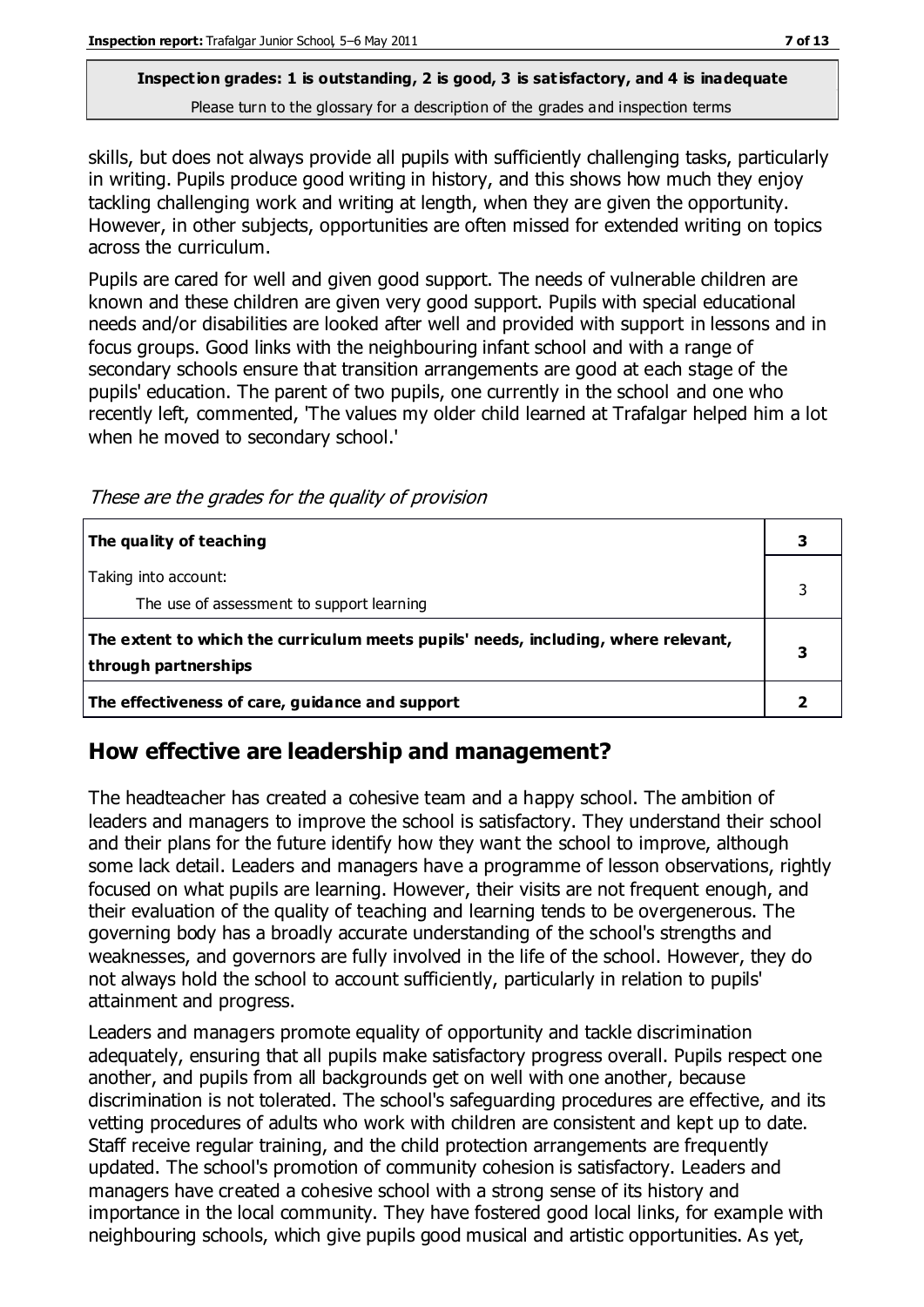school leaders do not sufficiently develop pupils' national and global links with the world beyond the school to ensure that pupils have a full understanding of other people's faiths and ways of life. Leaders and managers work in effective partnership with parents and carers, keeping them well informed about their children's progress and communicating well through the school's informative website and through regular newsletters.

These are the grades for leadership and management

| The effectiveness of leadership and management in embedding ambition and driving<br><b>improvement</b>                                                           |              |
|------------------------------------------------------------------------------------------------------------------------------------------------------------------|--------------|
| Taking into account:<br>The leadership and management of teaching and learning                                                                                   | 3            |
| The effectiveness of the governing body in challenging and supporting the<br>school so that weaknesses are tackled decisively and statutory responsibilities met | 3            |
| The effectiveness of the school's engagement with parents and carers                                                                                             | $\mathbf{2}$ |
| The effectiveness of partnerships in promoting learning and well-being                                                                                           | 2            |
| The effectiveness with which the school promotes equality of opportunity and tackles<br><b>discrimination</b>                                                    | 3            |
| The effectiveness of safeguarding procedures                                                                                                                     | $\mathbf{2}$ |
| The effectiveness with which the school promotes community cohesion                                                                                              | 3            |
| The effectiveness with which the school deploys resources to achieve value for money                                                                             | 3            |

## **Views of parents and carers**

A slightly lower proportion of parents and carers than is usual returned questionnaires. Almost all those who returned questionnaires or who spoke to inspectors agree that their children enjoy school. Most agree that the school keeps their children safe and healthy. The findings of the inspection are that these aspects are good. Most parents and carers consider that teaching is good. Inspectors found that some teaching is good but overall it is satisfactory. A small minority of parents and carers express concerns about behaviour. The inspection team observed pupils' behaviour in and around the school and found that pupils behave well. A few parents and carers consider that the school takes insufficient account of their suggestions and concerns. The findings of the inspection, however, are that the school engages well with parents and carers, and keeps them well informed about their children's progress. One parent commented, 'If I have had a concern, I have always felt it will be listened to and dealt with.' Overall, the very large majority of parents and carers are happy with their children's experience at the school.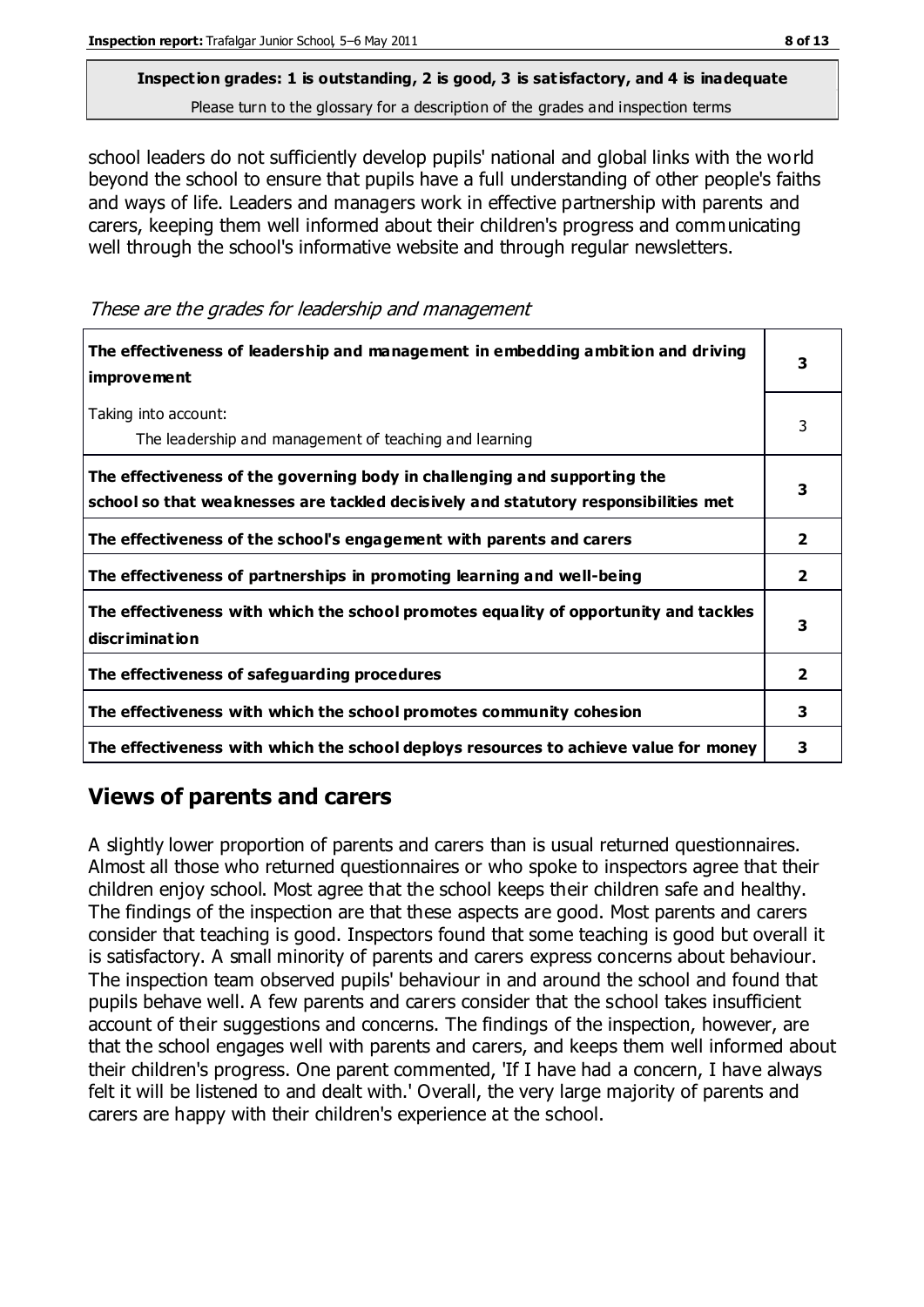#### **Responses from parents and carers to Ofsted's questionnaire**

Ofsted invited all the registered parents and carers of pupils registered at Trafalgar Junior School to complete a questionnaire about their views of the school.

In the questionnaire, parents and carers were asked to record how strongly they agreed with 13 statements about the school.

The inspection team received 96 completed questionnaires by the end of the on-site inspection. In total, there are 349 pupils registered at the school.

| <b>Statements</b>                                                                                                                                                                                                                                       | <b>Strongly</b><br>agree |               | <b>Agree</b> |               | <b>Disagree</b> |                | <b>Strongly</b><br>disagree |                |
|---------------------------------------------------------------------------------------------------------------------------------------------------------------------------------------------------------------------------------------------------------|--------------------------|---------------|--------------|---------------|-----------------|----------------|-----------------------------|----------------|
|                                                                                                                                                                                                                                                         | <b>Total</b>             | $\frac{1}{2}$ | <b>Total</b> | $\frac{1}{2}$ | <b>Total</b>    | $\frac{1}{2}$  | <b>Total</b>                | $\frac{1}{2}$  |
| My child enjoys school                                                                                                                                                                                                                                  | 60                       | 63            | 33           | 34            | 3               | 3              | $\mathbf 0$                 | $\mathbf 0$    |
| The school keeps my child<br>safe                                                                                                                                                                                                                       | 56                       | 58            | 33           | 34            | 5               | 5              | $\mathbf{1}$                | $\mathbf{1}$   |
| My school informs me about<br>my child's progress                                                                                                                                                                                                       | 37                       | 39            | 51           | 53            | 8               | 8              | $\mathbf 0$                 | $\mathbf 0$    |
| My child is making enough<br>progress at this school                                                                                                                                                                                                    | 40                       | 42            | 46           | 48            | 4               | $\overline{4}$ | $\overline{2}$              | $\overline{2}$ |
| The teaching is good at this<br>school                                                                                                                                                                                                                  | 46                       | 48            | 42           | 44            | 4               | 4              | $\mathbf 0$                 | $\mathbf 0$    |
| The school helps me to<br>support my child's learning                                                                                                                                                                                                   | 38                       | 40            | 47           | 49            | 6               | 6              | 2                           | $\overline{2}$ |
| The school helps my child to<br>have a healthy lifestyle                                                                                                                                                                                                | 49                       | 51            | 41           | 43            | 4               | 4              | $\mathbf{1}$                | $\mathbf{1}$   |
| The school makes sure that<br>my child is well prepared for<br>the future (for example<br>changing year group,<br>changing school, and for<br>children who are finishing<br>school, entering further or<br>higher education, or entering<br>employment) | 49                       | 51            | 42           | 44            | $\overline{2}$  | $\overline{2}$ | $\mathbf{1}$                | 1              |
| The school meets my child's<br>particular needs                                                                                                                                                                                                         | 32                       | 33            | 54           | 56            | 5               | 5              | $\mathbf{1}$                | $\mathbf{1}$   |
| The school deals effectively<br>with unacceptable behaviour                                                                                                                                                                                             | 18                       | 19            | 56           | 58            | 11              | 11             | 6                           | 6              |
| The school takes account of<br>my suggestions and concerns                                                                                                                                                                                              | 34                       | 35            | 49           | 51            | 9               | 9              | 1                           | 1              |
| The school is led and<br>managed effectively                                                                                                                                                                                                            | 37                       | 38            | 49           | 51            | 5               | 5              | $\mathbf 0$                 | $\mathbf 0$    |
| Overall, I am happy with my<br>child's experience at this<br>school                                                                                                                                                                                     | 55                       | 57            | 37           | 39            | $\overline{2}$  | $\overline{2}$ | $\mathbf{1}$                | $\mathbf{1}$   |

The table above summarises the responses that parents and carers made to each statement. The percentages indicate the proportion of parents and carers giving that response out of the total number of completed questionnaires. Where one or more parents and carers chose not to answer a particular question, the percentages will not add up to 100%.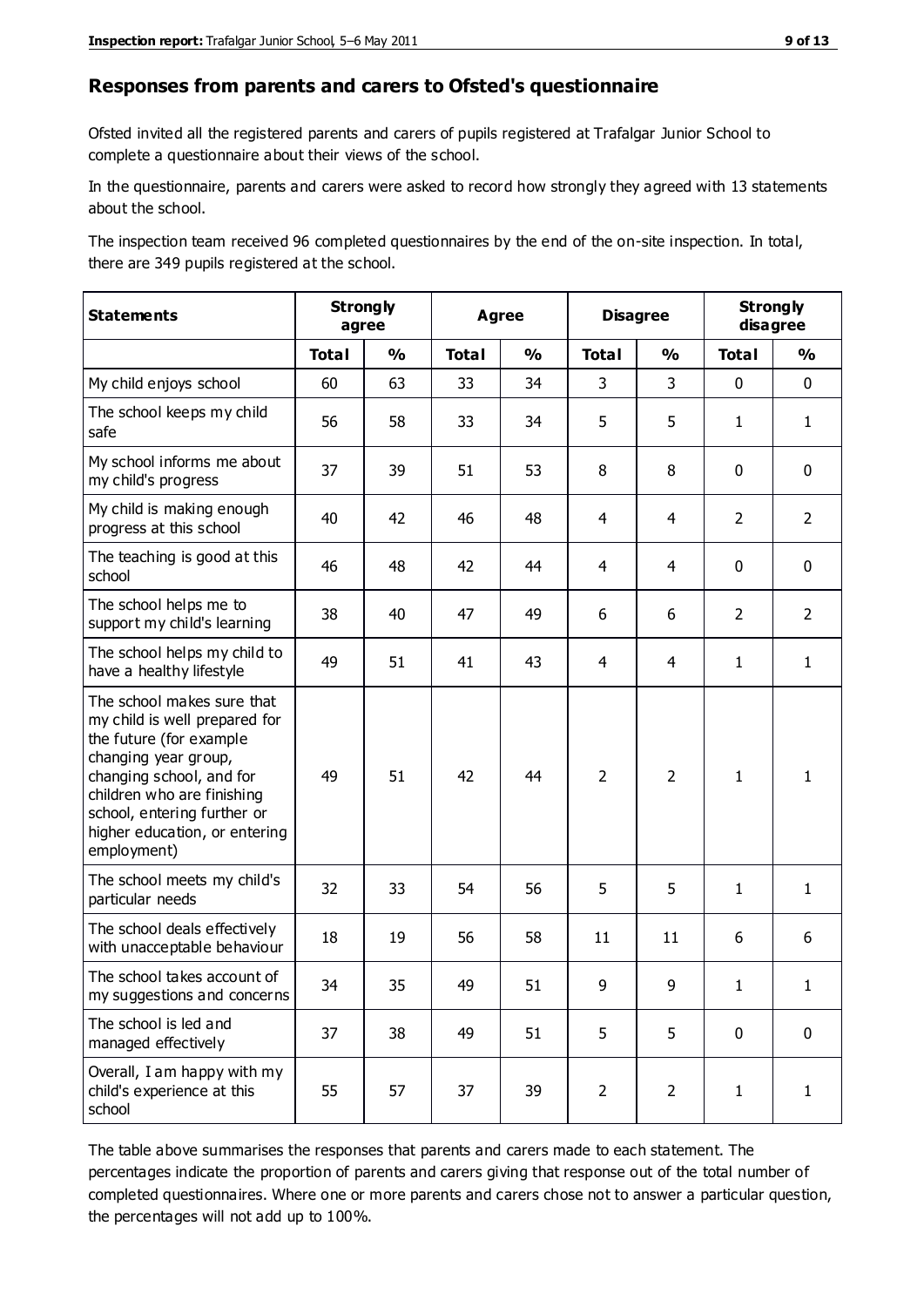## **Glossary**

| Grade   | <b>Judgement</b> | <b>Description</b>                                                                                                                                                                                                            |
|---------|------------------|-------------------------------------------------------------------------------------------------------------------------------------------------------------------------------------------------------------------------------|
| Grade 1 | Outstanding      | These features are highly effective. An outstanding school<br>provides exceptionally well for all its pupils' needs.                                                                                                          |
| Grade 2 | Good             | These are very positive features of a school. A school that<br>is good is serving its pupils well.                                                                                                                            |
| Grade 3 | Satisfactory     | These features are of reasonable quality. A satisfactory<br>school is providing adequately for its pupils.                                                                                                                    |
| Grade 4 | Inadequate       | These features are not of an acceptable standard. An<br>inadequate school needs to make significant improvement<br>in order to meet the needs of its pupils. Ofsted inspectors<br>will make further visits until it improves. |

#### **What inspection judgements mean**

#### **Overall effectiveness of schools**

|                       | Overall effectiveness judgement (percentage of schools) |      |                     |                   |
|-----------------------|---------------------------------------------------------|------|---------------------|-------------------|
| <b>Type of school</b> | <b>Outstanding</b>                                      | Good | <b>Satisfactory</b> | <b>Inadequate</b> |
| Nursery schools       | 46                                                      | 48   | 6                   |                   |
| Primary schools       | 6                                                       | 47   | 40                  | 7                 |
| Secondary schools     | 12                                                      | 39   | 38                  | 11                |
| Sixth forms           | 13                                                      | 42   | 41                  | 3                 |
| Special schools       | 28                                                      | 49   | 19                  | 4                 |
| Pupil referral units  | 14                                                      | 45   | 31                  | 10                |
| All schools           | 10                                                      | 46   | 37                  |                   |

New school inspection arrangements were introduced on 1 September 2009. This means that inspectors now make some additional judgements that were not made previously.

The data in the table above are for the period 1 September 2010 to 31 December 2010 and are consistent with the latest published official statistics about maintained school inspection outcomes (see **[www.ofsted.gov.uk](http://www.ofsted.gov.uk/)**).

The sample of schools inspected during 2010/11 was not representative of all schools nationally, as weaker schools are inspected more frequently than good or outstanding schools.

Percentages are rounded and do not always add exactly to 100.

Sixth form figures reflect the judgements made for the overall effectiveness of the sixth form in secondary schools, special schools and pupil referral units.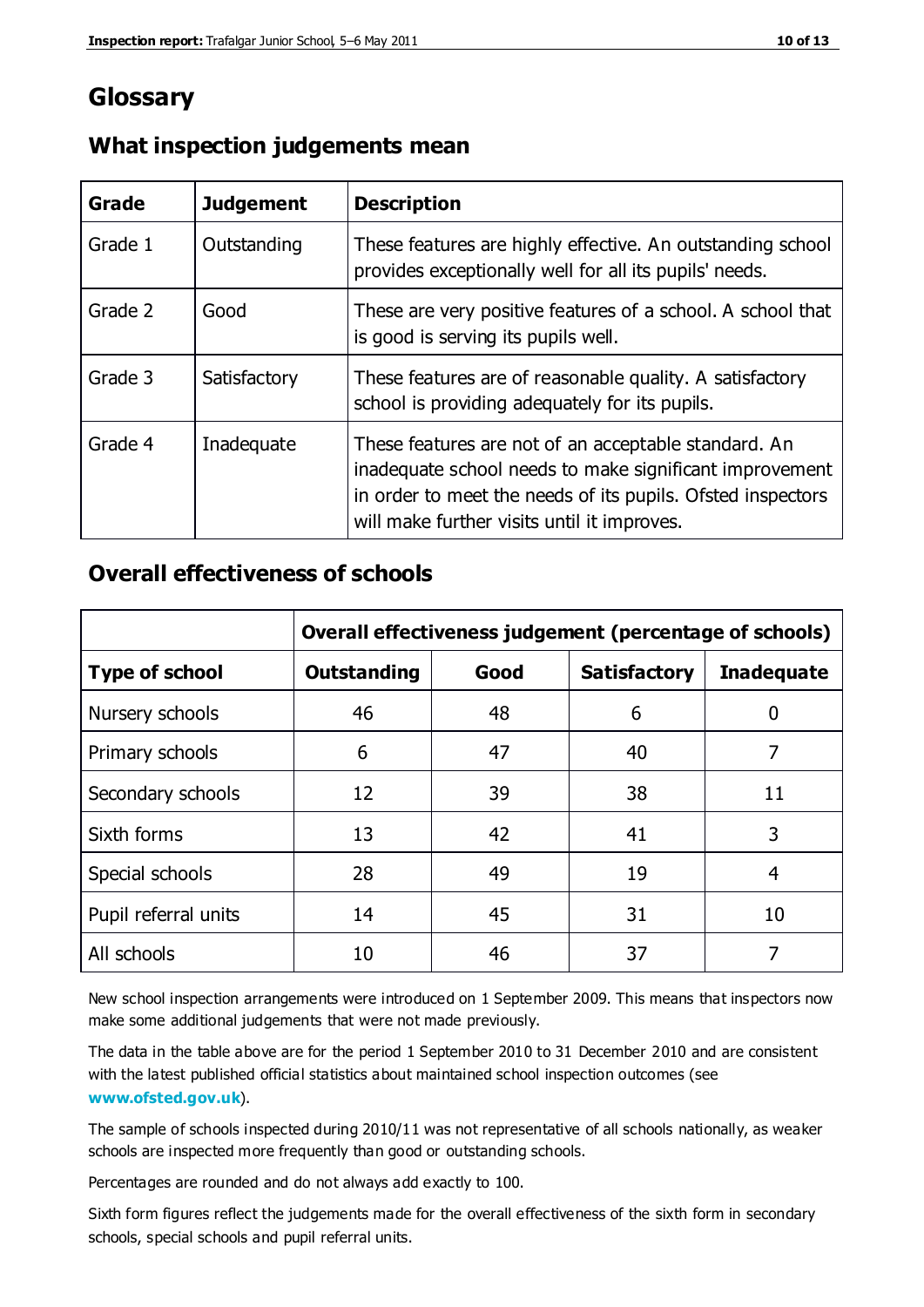## **Common terminology used by inspectors**

| Achievement:               | the progress and success of a pupil in their learning,<br>development or training.                                                                                                                                                          |
|----------------------------|---------------------------------------------------------------------------------------------------------------------------------------------------------------------------------------------------------------------------------------------|
| Attainment:                | the standard of the pupils' work shown by test and<br>examination results and in lessons.                                                                                                                                                   |
| Capacity to improve:       | the proven ability of the school to continue<br>improving. Inspectors base this judgement on what<br>the school has accomplished so far and on the quality<br>of its systems to maintain improvement.                                       |
| Leadership and management: | the contribution of all the staff with responsibilities,<br>not just the headteacher, to identifying priorities,<br>directing and motivating staff and running the school.                                                                  |
| Learning:                  | how well pupils acquire knowledge, develop their<br>understanding, learn and practise skills and are<br>developing their competence as learners.                                                                                            |
| Overall effectiveness:     | inspectors form a judgement on a school's overall<br>effectiveness based on the findings from their<br>inspection of the school. The following judgements,<br>in particular, influence what the overall effectiveness<br>judgement will be. |
|                            | The school's capacity for sustained<br>improvement.                                                                                                                                                                                         |
|                            | Outcomes for individuals and groups of pupils.                                                                                                                                                                                              |
|                            | The quality of teaching.                                                                                                                                                                                                                    |
|                            | The extent to which the curriculum meets<br>pupils' needs, including, where relevant,<br>through partnerships.                                                                                                                              |
|                            | The effectiveness of care, guidance and<br>support.                                                                                                                                                                                         |
| Progress:                  | the rate at which pupils are learning in lessons and<br>over longer periods of time. It is often measured by<br>comparing the pupils' attainment at the end of a key                                                                        |

stage with their attainment when they started.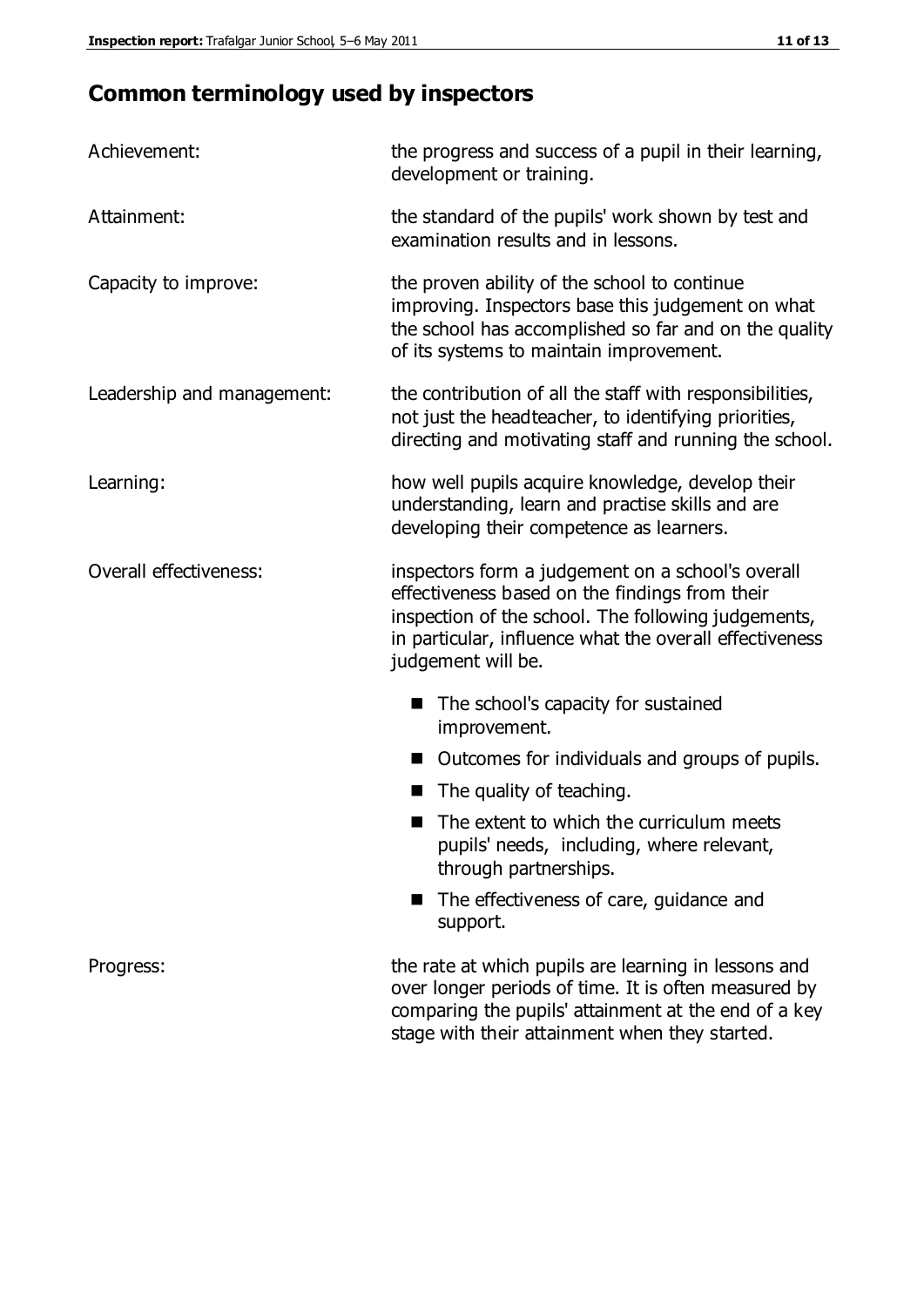#### **This letter is provided for the school, parents and carers to share with their children. It describes Ofsted's main findings from the inspection of their school.**

9 May 2011

Dear Pupils

#### **Inspection of Trafalgar Junior School, Twickenham TW2 5EG**

Do you remember when three visitors came to your school recently to watch you learn and play? Thank you for making us so welcome, and telling us your views. Here are some of the things we found out about your school.

- Your school gives you a satisfactory quality of education, which means it does some things well but some things need to be improved.
- Your school keeps you safe and healthy. You behave well and pay close attention in lessons. You are polite and respectful to visitors. Your school takes good care of you.
- You love your clubs and trips and visits. We enjoyed hearing about your residential trips.
- You make satisfactory progress and leave school with results that are very much like those of pupils in the country as a whole.
- We know you enjoy writing history projects so we have asked your school to make sure that you are given exciting writing tasks to do in other subjects, too.

We think you can do even better and we have, therefore, also asked that:

- you are all given more chances to take charge of your own learning and do more for yourselves
- when teachers mark your books they provide you with more helpful comments to make sure that you receive plenty of good advice about how to improve
- $\blacksquare$  teachers make sure that you are always given tasks that suit your individual needs and challenge you all to do your best
- those in charge of the school come into your lessons more often to check on your learning.

You can play your part in helping your school become better. Make sure you continue to work hard. If you do not understand anything, always ask an adult straight away.

We wish you the very best for the future.

Yours sincerely

Natalia Power Lead inspector